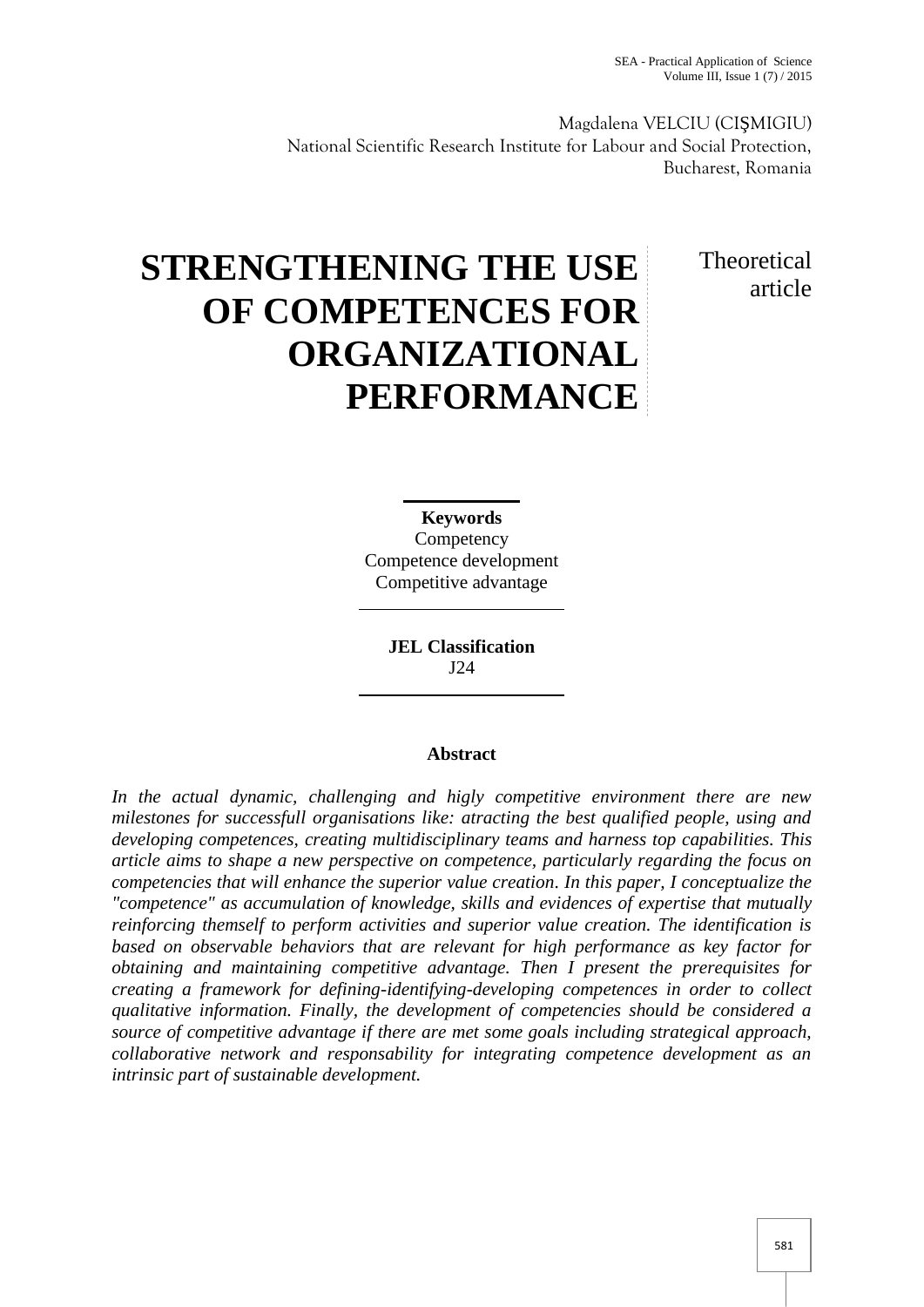## **A great interest on competence...**

From the labour market point of view, there is a new paradigm shift in order to increase people employability and respond to the employers request: a shift from the perspective of qualification (what workers know) to the perspective of competence (how they do what they know). From the company's perspective, there is a need for competent workers who are well educated, capable to raise their performance and stand out the company.

The Europe 2020 Strategy for turning the EU into a smart, sustainable and inclusive economy delivering high levels of employment, productivity and social cohesion sets out a vision of Europe's social market economy for the 21st century. For our economy to grow and remain competitive, we need more and better jobs. Fostering education and training systems is an indispensable and essential condition.

The European strategically framework emphasizes that there is a need the improvement of competences and skills according to the requirements of the labour market demands and new world of work challenges to support innovation and growth economies. The ..New Skills for New Jobs" (2008) set out the agenda for better skills upgrading, anticipation and matching. "An Agenda for New Skills and Jobs" (2010) presents a set of concrete actions that will help for equipping people with the right skills for the jobs of today and tomorrow.

European Centre for the Development of Vocational Training (Cedefop) is actively engaged in analyzing the returns on company investments in skills, looking to collect robust evidence on this important issue. The reports shows that investments in skills are also beneficial to firms in the way they aid innovation (Cedefop, 2011). Major changes in work processes and work organization stimulate training needs and a well skilled workforce is an asset that makes it easier for companies to adapt to changes and to compete in new competitive markets.

Cedefop's 2012 report, "Trends in VET policy in Europe 2010-2012: Progress towards the Bruges Communiqué" is a step in evaluating how these short-term actions are implemented in Member States and candidate countries (Cedefop, 2012). There is a progress in several areas, notably in European and National Qualification Framework implementation, European quality assurance reference framework for vocational education and training, work-based learning, and reducing early leaving from education and training, but many policy measures are still in the planning stage. Areas where there has been less action so far require further attention, such as monitoring labour market outcomes and informing vocational education training (VET) provision, using

incentives, and the professional development of teachers and trainers. European tools and principles will need to interact and become more coherent to benefit European citizens fully.

An accepted vision stipulates that European VET systems should be more attractive, relevant, career oriented, innovative, accessible and flexible, and should contribute to excellence and equity in lifelong learning. For this, we need flexible systems of education, assuring the validation of non-formal and informal learning results, including competences acquired in the work place, and competency-based approach which addresses job performance. So it should be given more attention to development of human resources in relation with economic performance and the success of the company, but until now it has been difficult to isolate the impact of individual contribution of employees as competence, knowledge, attitudes on organisations'result and performance.

#### **...and the overall perceptions**

From organizations perspective, there is a serious concern to attract people with strong competences and develop these that facilitate the development of their business in a competitive environment.

For defining the concept of competence there is no limit to cognitive elements (involving the use of theory, concepts or tacit knowledge), it also encompasses functional aspects (including technical skills) as well as interpersonal attributes (e.g. social or organizational skills) and ethical values (Cedefop, 2014).

The Eurobarometer 417 "European area of skills and qualifications" (June 2014) presents the results of a survey coordinated by the European Commission, to collect the views of stakeholders on the problems faced by learners and workers with regard to the transparency and recognition of their skills and qualifications when moving within and between EU Member States, on the adequacy of the related European policies and instruments, and on the potential benefits of developing a "European Area of Skills and Qualifications" (European Union, 2014). The conclusions help us understand how experience and attitudes vary across different sections of European society.

What is the perception about the most important skills provided by education?

Many European citizens (62%) think that basic skills like reading and writing, and numeracy are the most important type of skill that education provides ahead of the other types of skill: job specific/ professional skills (34%), skills that can be used in different jobs (30%), specialized skills in specific subjects, science, technology, law (26%) and foreign language skills (24%). In Romania, there is a similar perception about important skills, with small differences. For example, Job-specific/ professional skills e.g. to become an engineer,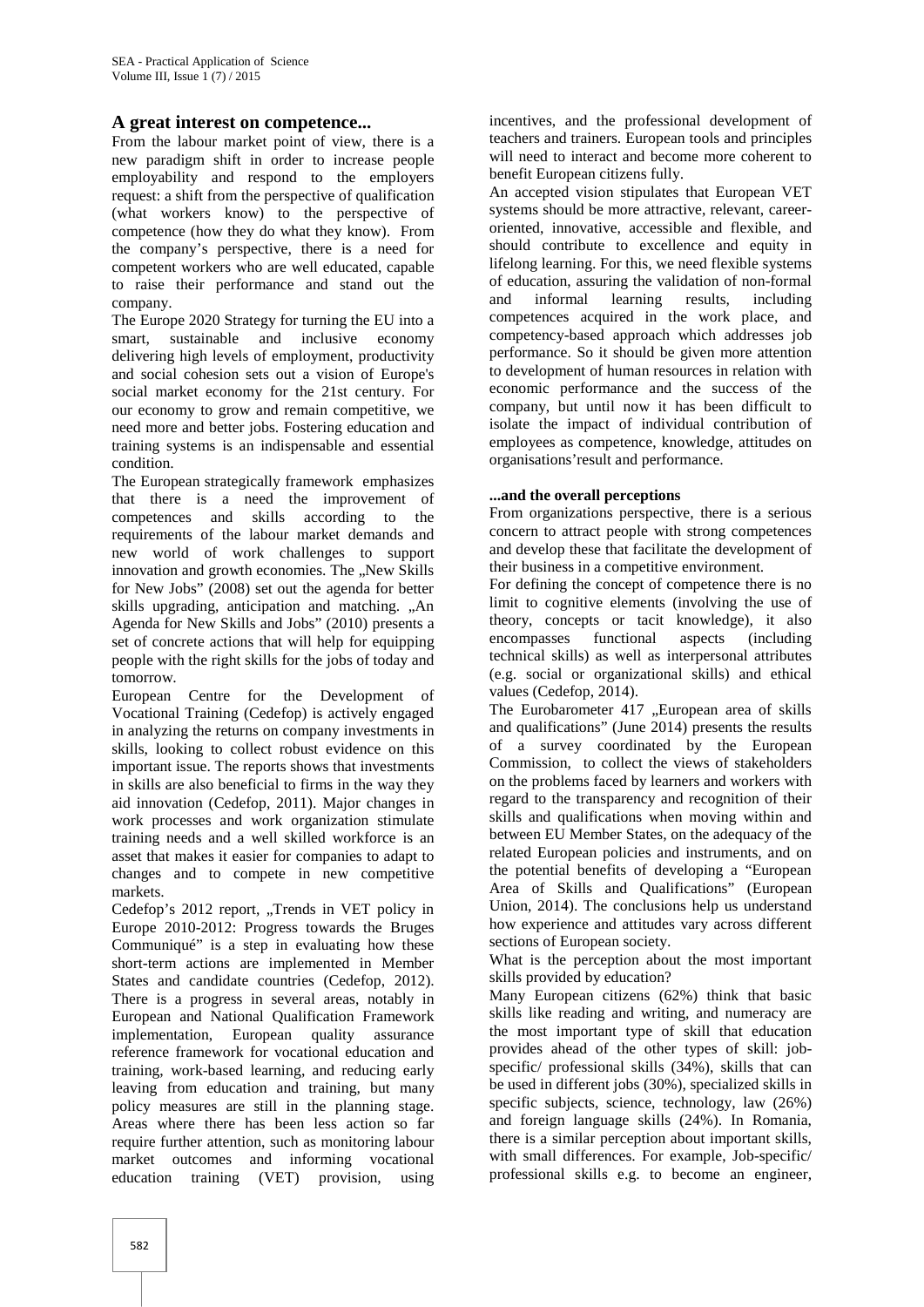accountant, nurse, mechanic etc. are more likely to be more valued by Romanian workers (38%) than Europeans (34%). On the other side, less Romanians (15%) consider that skills that can be used in different jobs e.g. problem solving, working with others are important at workplace, comparative with Europeans (30%). This reflects a need for more awareness of the value of these important skills that can improve the occupability of a person and successful transitions on labour market.

In Romania, there is a good framework at legislative, institutional, methodological level for recognition and validation of competences, supported as appropriate by national qualifications frameworks, respecting the European principles and guidelines.

Yet often to perform well, it is not enough just to have these skills evaluated. It is also critical to complement the skills with the necessary work experience, deep knowledge and right attitudes, as well as managerial capabilities and good schemes to put them in force for creating value. These collectively skills, knowledge and attitudes are things that organizations do better than the competitors in critical times.

### **Prerequisites for an interdisciplinary approach on competency**

In the actual competitive world, classical theories need to be updated according to new theoretical and methodological knowledge. There were developed new approaches in the labor process management by adding knowledge for raising creative and innovative potential of human capital as a key element of modern competitiveness and source of innovation and strategic renewal.

I support the introduction of an interdisciplinary approach to the analysis of the concept of competence and its development, in order to achieve an overall understanding of the concept and phenomenon and their intrinsic relations with competitive advantage and organizational performance.

Interdisciplinary approach focused on the integration of concepts, ideas and methods from different disciplines as long as the "competence" have defining coordinates from the perspective of different disciplines (economics, sociology, psychology) and have effects on many areas (labor economics, management, human resources, etc.). This analysis requires a combination of different concepts and assumptions, causal mechanisms and methods to form a unique concept. In an integrative manner, all these dimensions converge to sustain competitive and dynamic organization like an alive system and a place of manifestation of complex processes.

Competence is not a simple concept. In the beginning, the term "competence" first appeared in

an article authored by R.W. White in 1959 as a concept for performance motivation. Its use varies widely, which leads to considerable misunderstanding.

Conceptually, the whole (competence) is greater than the sum of the parts (knowledge, skills, attitudes, organizational behavior, environment etc.) because the constituents collectively build their effect on each other. This is a principia idea in holistic approach.

This intangible nature of competence can present particular challenges, one of the most significant of which is its assessment. This is because there is a tendency to concentrate more on the tangible and the overt and less on the underlying (but possibly more critical) attributes of competence (Harris et al., 1995).

## **From Competence to Competency: a broader approach**

Spencer and Spencer (1993) approach the competence as "an underlying characteristic of an individual that is causally related to criterionreferenced effective and/or superior performance in a job or situation". More, they distinguish between<br>
,,threshold competencies" as the essential competencies" as the essential characteristics of competence, and "differentiating competencies" which separate superior performers from average (Spencer L. and Spencer S., 1993).

The conceptualization often stresses on work performance, and the assessment is based on the observable outcomes and measurable or behavior. But performance is underpinned by the constituents of competence: personally skills, knowledge and abilities which collectively underpin and enable performance.

So, the competency is the ability to perform particular tasks and duties to the standard of performance expected in the workplace. It covers all aspects of workplace performance and involves performing individual tasks; managing a range of different tasks; responding to contingencies or breakdowns; and, dealing with the responsibilities of the workplace, including working with others.

Competency empowering the capability to apply skills, knowledge and attitudes consistently over time, and in the required workplace situations and environments.

The broader accepted definition is not limited at cognitive elements (involving the use of theory, concepts or tacit knowledge) nor at "the ability to perform workplace tasks". It also encompasses functional aspects (including technical skills) as well as interpersonal attributes (e.g. social or organizational skills) and ethical values.

So the literature suggests that "competence" can be made operational in two broad ways. One takes a view that competence is a personal construct, while the other grounds competencies in the context of an occupation and even a particular workplace. It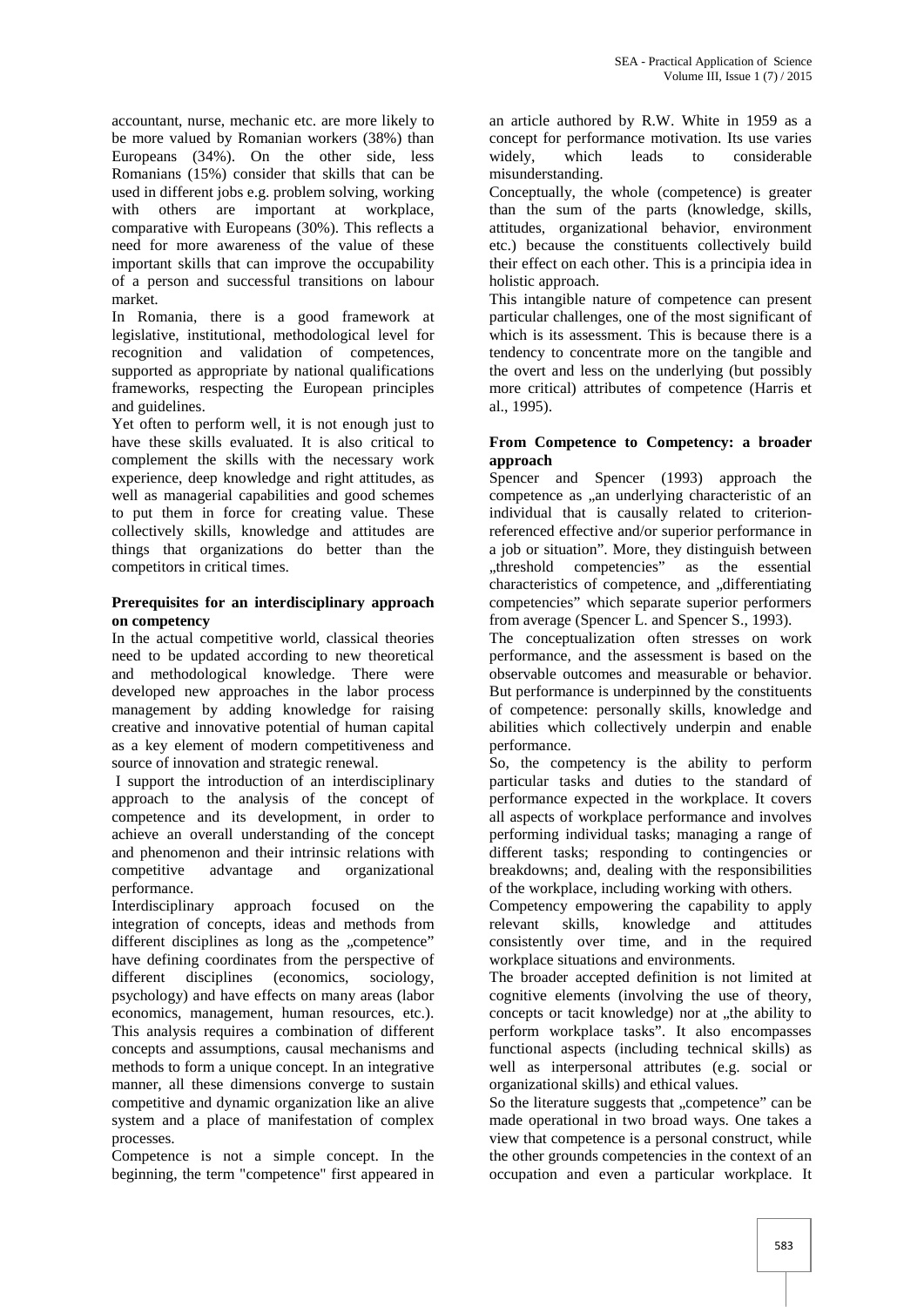suggests that a balance needs to be struck between these two constructs.

Competence is a journey, not an end point that is, competencies go beyond formal education and training and experience. They are developed through the integration of all that has been learnt or experienced formally and informally, and in some cases relate to capacities which have been developed over a life span. Thus, this is a persuasive justification for the provision of opportunities for adults to develop and learn throughout life (Guthrie, 2009).

Even more, in highly competitive environment, companies needs abilities that cannot be easily imitated by competitors. Core competencies are what give a source of competitive advantages, in creating and delivering value to its products.

The conceptualization of core competency can be defined as "a harmonized combination of multiple resources and skills that distinguish a firm in the marketplace" (Prahalad and Hamel, 1990).

Core competency is the collective know-how in an organization, the capacity to put together diverse skills, competencies and attitudes, in an integrative manner. Core competence is communication, involvement and a deep commitment to working across organizational boundaries as long as competencies are corporate resources that may be relocated by corporate management.

#### **An integrated action for organizational performance**

There are three required steps for building a framework of competency as a source of sustainable advantage: defining, identification and developing.

#### **The defining**

A competence which is central to company activities but which is not exceptional in some way should not be considered as a core competence, as it will not generate a differentiated advantage over rival businesses. There are three conditions that define the competences relevant to competitive advantage. Firstly, it should make a disproportional contribution to stakeholder value, secondly it's should open doors to other development opportunities; thirdly its should represent such a unique blend of tacit and explicit knowledge that it cannot be copied by competitors.

#### **The identification**

They suggest three coordinates to be applied to distinguish competencies should be taken in consideration for identifying those relevant for competitive advantage. First, core competencies provide potential access to a wide variety of markets, because enables the creation of new products and services. Secondly, competencies should make a significant contribution to the

perceived customer value and enables a business to deliver a fundamental customer benefit, the perceived customer benefits of the end product. Thirdly, a core competence should be difficult to imitate by competitors. This helps create sustainable competitive advantage as it is unique and difficult for competitors to do the same.

#### **Developing competencies**

Core competencies are built through a long-term process of continuous identification, improvement and training. If a company invests in core competencies development in a sustainable approach, it will be capable to enter the emerging market and gain competitive advantage. This must add value to human capital and shape a strong corporative feeling and a good representation of strategically vision that characterize the global winners. Building synergies among workers competencies and organization capabilities and objectives comes to support creating the strategically framework for becoming more productive together than independently.

#### **Conclusions**

Thus, while competence is still statically individually based, the competency is more focused on dynamic context of human resource management and development, inside the active organization. Competency is in relation with fulfilling activities at workplace, in a real situation and context, in order to achieve performance. In organizations competency is correlated with superior job performance and can be used as a standard against which to measure job performance as well as to recruit and hire employees and to build development strategy. But the organization must know what need for performance. Therefore it must be able to assess the desired skills and competence levels for the workforce and to compare these with the actual situation.

The development of competencies should be considered a source of competitive advantage if there are met some goals including strategically approach, collaborative network and responsibility for integrating competence development as an intrinsic part of sustainable development.

The scheme of defines - identify – develop is intended to yields a long term advantage to the company willing to prepare their human resources to become aware of their value and change perspectives approach, to acquire new levers to set their advantages for a challenging global development.

#### **Acknowledgment**

This paper was co-financed from the European Social Fund, through the Sectoral Operational Programme Human Resources Development 2007- 2013, project number POSDRU/159/1.5/S/138907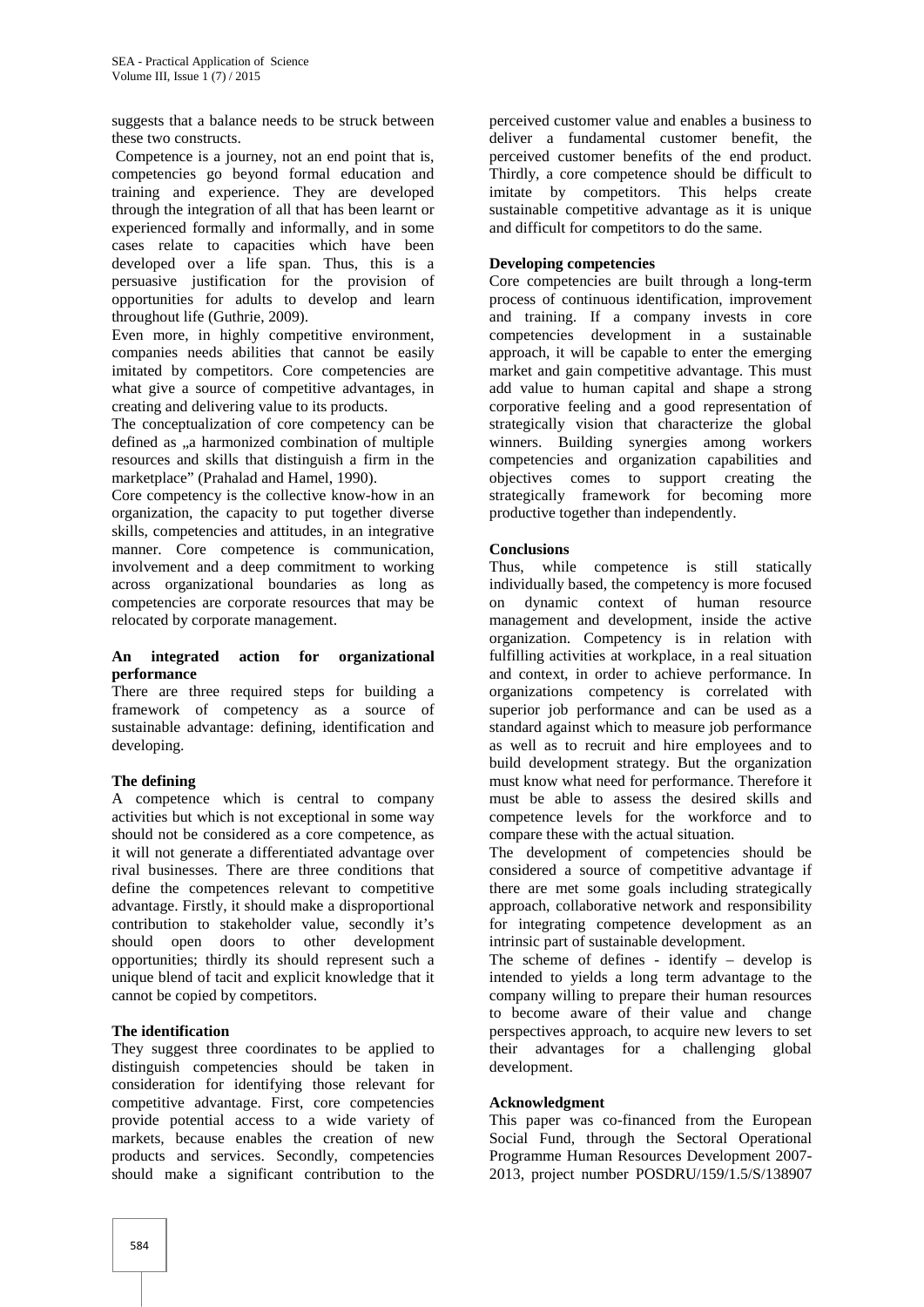"Excellence in scientific interdisciplinary research, Doctoral and postdoctoral, in the economic, social and medical fields -EXCELIS", Coordinator the Bucharest University of Economic Studies.

#### **Bibliography**

- [1] Commission of the European Communities<br>(2008) New Skills for New Jobs. (2008) New Skills for New Jobs, Brussels,COM(2008) 868/3
- [2] European Commission (2010) An Agenda for new skills and jobs: a European contribution towards full employment, Brussels,COM(2010) 682/3
- [3] Anticipating and matching labour market and skills needs,
- [4] Cedefop (2011) The impact of vocational education and training on company performance, Luxembourg: Publications Office of the European Union
- [5] Cedefop (2012) Trends in VET policy in Europe 2010-2012: Progress towards the Bruges Communiqué", Luxembourg: Publications Office of the European Union
- [6] Cedefop(2014) Terminology of European education and training policy, Luxembourg: Publications office of the European Union,<br>European Union (2014) Sp
- [7] European Union (2014) Special Eurobarometer 417 "European area of skills and qualifications"
- [8] Harris R., Guthrie H., Hobart, B and Lundberg, D. (1995) Competency-Based Education and Training: Between a Rock and a Whirlpool. South Melbourne: Macmillan Education Australia
- [9] Spencer L.M., Spencer S.M. (1993) Competence at Work, New York: Wiley.
- [10]Guthrie H., (2009) Competence and competency-based training: What the literature says, NCVER
- [11]Prahalad C.K. and Hamel Gary, (1990) The core competence of the corporation, Harward Business Review v. 68, no. 3.